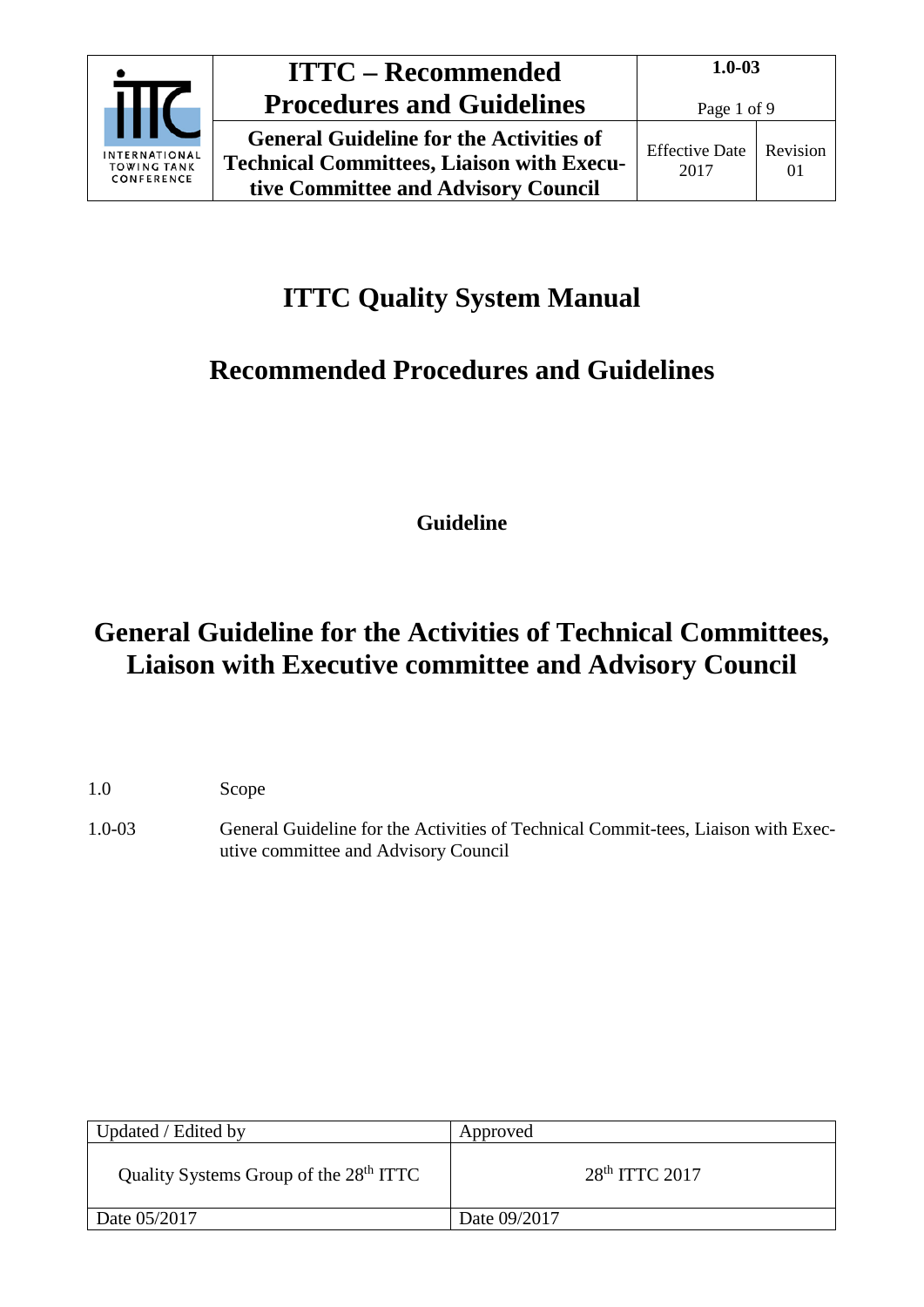

### **ITTC – Recommended Procedures and Guidelines**

**General Guideline for the Activities of Technical Committees, Liaison with Executive Committee and Advisory Council**

### Revision 01

### **Table of Contents**

| 1.               |       | <b>PURPOSE OF GUIDELINE3</b>                                      |
|------------------|-------|-------------------------------------------------------------------|
| $\overline{2}$ . |       |                                                                   |
| 3.               |       | <b>TERMS OF REFERENCE FOR THE</b><br><b>TECHNICAL COMMITTEES3</b> |
| 4.               |       | <b>ORGANISATION FOR AC</b><br><b>FOLLOW-UP OF TC ACTIVITIES4</b>  |
| 5.               |       | <b>RECOMMENDED PROCEDURES 4</b>                                   |
| 6.               |       | <b>CONTRIBUTIONS TO THE ITTC</b>                                  |
| 7.               |       | <b>SUMMARY OF THE ACTIVITY IN</b>                                 |
|                  |       | 7.1 Technical Committee's Chairman5                               |
|                  |       |                                                                   |
|                  | 7.2.1 |                                                                   |
|                  |       |                                                                   |
|                  | 7.2.2 |                                                                   |
|                  | 7.2.3 |                                                                   |

| 7.3.1       |                                 |
|-------------|---------------------------------|
| 7.3.2       |                                 |
| 7.3.3       | Recommended Procedures7         |
|             |                                 |
| 7.4.1       |                                 |
| 7.4.2       |                                 |
| 7.4.3       | Recommended Procedures7         |
| 7.4.4       | Proposals for Future Work7      |
| 7.4.5       | Conclusions and                 |
|             | Recommendations8                |
|             |                                 |
| 7.5.1       |                                 |
| 7.5.2       | Recommended Procedures and      |
|             |                                 |
| 7.5.3       | The Committee Report8           |
| 7.5.4       | Presentation at the Conference8 |
| APPENDIX A. | <b>ROUGH TIMETABLE</b>          |

#### **ROUGH TIM [OF CURRENT PRACTICE.................9](#page-8-0)**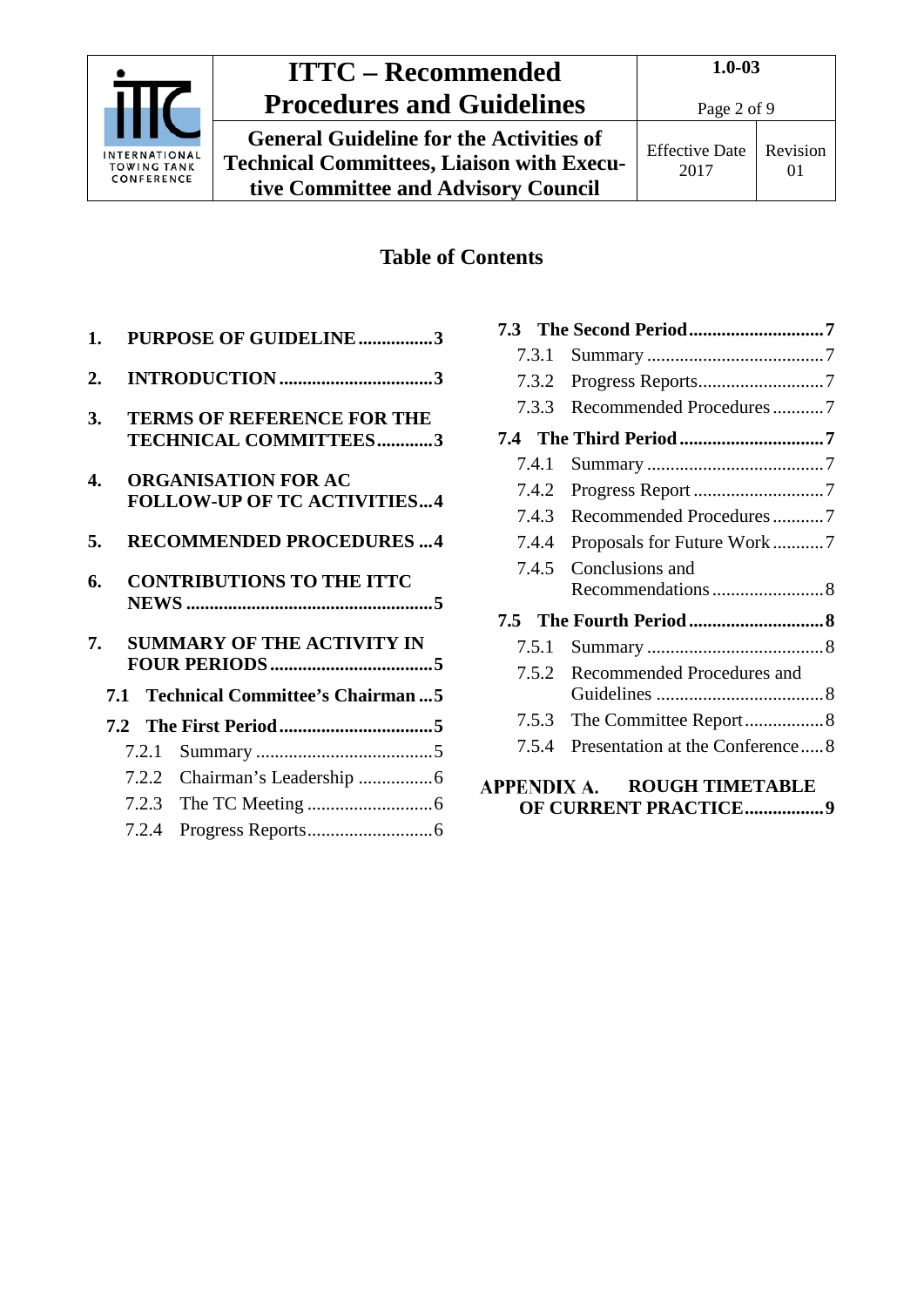

### **General Guideline for the Activities of Technical Committees, Liaison with Executive committee and Advisory Council**

#### <span id="page-2-0"></span>**1. PURPOSE OF GUIDELINE**

The purpose of this guideline is to provide the technical committees with general information about their obligations and their liaison with the Advisory Council.

An ITTC Time Table for each term shall be prepared by the AC Secretary for approval by the AC and the EC, and shall be available on the ITTC website. The format of this time table shall be as shown in Annex 1 to this procedure.

#### <span id="page-2-1"></span>**2. INTRODUCTION**

The EC/AC will meet three times between the Conferences, normally (1) September or October of the first year after the Conference, (2) September/October of the second year after the Conference, (3) March/April of the year of the next Conference. The detailed schedules shall be communicated to the TC Chairmen through updates of the ITTC Time Table.

The whole ITTC term is divided into the following four periods:

- 1. The First Period: From the end of the Conference to the First AC/EC meeting
- 2. The Second Period: Between the First and the Second AC/EC meetings
- 3. The Third Period: Between the Second and the Third AC/EC meetings
- 4. The Fourth Period: After the Third AC/EC meeting to the beginning of the next Conference

The activities of TCs which have to be carried out in those periods are explained in the sections of Chapter 7.

Besides the main stream of Committee work, TCs are encouraged to publish information of general interest to the ITTC community in the ITTC News, as explained in Chapter 6.

#### <span id="page-2-2"></span>**3. TERMS OF REFERENCE FOR THE TECHNICAL COMMITTEES**

The Advisory Council (AC) drafts the terms of reference given to Technical Committees (TCs) for approval by the Executive Committee (EC) and the Full Conference. TCs are expected to work in close communication with the AC throughout the three year period during which they do their work. Communication with the AC is coordinated through ITTC Secretary. The AC has set up a number of Working Groups (WGs, see Chapter 4.) to support the work of the Technical Committees. Each WG is responsible for supporting the work of a number of TCs. Any information (questions, progress reports etc.) is sent to ITTC Secretary and is passed on to the appropriate WG for a response.

The Terms of Reference are given to the TC Chairmen by the EC soon after the end of the Conference at which they are approved. The TC chairman should examine them as soon as possible and consider how to formulate the work of the Committee. The results shall be distributed to the members and discussed among members via e-mail and at the first meeting.

However, the TC should understand that the Terms of Reference may be changed if they are not clearly understood or if, it is not possible to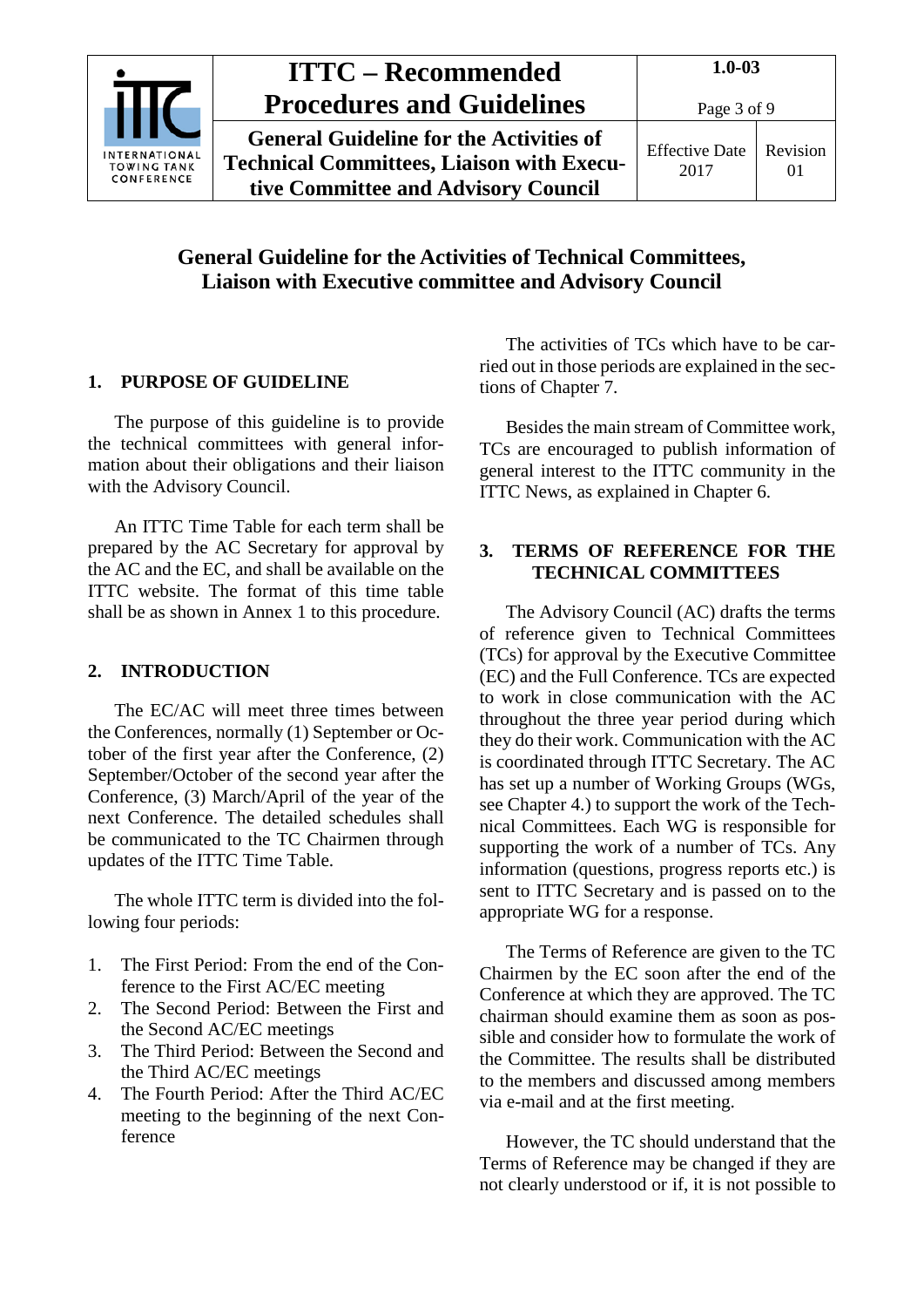|                                                          | <b>ITTC – Recommended</b>                        | $1.0 - 03$            |          |
|----------------------------------------------------------|--------------------------------------------------|-----------------------|----------|
|                                                          | <b>Procedures and Guidelines</b>                 | Page 4 of 9           |          |
|                                                          | <b>General Guideline for the Activities of</b>   | <b>Effective Date</b> | Revision |
| <b>INTERNATIONAL</b><br><b>TOWING TANK</b><br>CONFERENCE | <b>Technical Committees, Liaison with Execu-</b> | 2017                  |          |
|                                                          | tive Committee and Advisory Council              |                       |          |

do the work as specified. In such cases, the TC's opinions and questions should be communicated to the ITTC Secretary who will transfer them to the appropriate AC WG for consideration, or after the first contact directly to the AC WG chairman with a copy to the secretary. The discussion may result in a modification to the Terms of Reference, and sometimes, even the elimination of a part of them.

It is hoped that, as the results of such communications, the TC can start its work with a clear understanding of what is requested of them.

Although the TCs are asked to address concerns with their Terms of Reference as early as possible, the TC should not hesitate to communicate to the ITTC secretary or the respective WG chairman (copy to secretary) whenever it encounters unclear points and difficulties in accomplishing its tasks.

#### <span id="page-3-0"></span>**4. ORGANISATION FOR AC FOLLOW-UP OF TC ACTIVITIES**

The AC introduced Working Groups with the objective to follow up more closely the work of the TCs.

The terms of reference for these WGs are:

- 1. To draft recommendations for terms of reference (ToR) for general committees
- 2. To identify requirements and propose terms of reference for specialist committees.
- 3. Review TC progress reports to assure that committees are following plans.
- 4. Review and make recommendations on proposed ITTC procedures.
- 5. Review and propose topics for group discussions at the full Conference.
- 6. Support the new committees as regards the start up and interpretation of their tasks.

7. Report to the full Council at its meetings.

First communication between the WGs and TCs shall in general be directed through the ITTC Secretary. Direct communication between the TC Chairman and the WG Chairman are useful and is encouraged. If such communication takes place the ITTC Secretary shall receive a copy.

As the composition and responsibilities of the working groups change from time to time the actual composition shall be shown on the ITTC website.

#### <span id="page-3-1"></span>**5. RECOMMENDED PROCEDURES**

Most of the TCs will be given a specific task to either update existing procedures or prepare new procedures and guidelines for the ITTC quality system. In addition, the general committees are expected to review all the procedures in their area and propose updates or new procedures, if necessary. While the specialist committees have specific tasks and are unlikely to review procedures they are not specifically asked to review, the specialist committees may also review and propose modification of any procedures.

Outline of proposed modifications and outline of new procedures shall be submitted at the end of the first period together with the first progress report.

AC will review these outlines at the first meeting and inform the TC if the proposal can be accepted.

Toward the end of the second period, the TC shall submit the first draft of the procedures (as MS word files). At this stage, the submitted documents do not have to be completed, but the TC should clearly demonstrate the general approach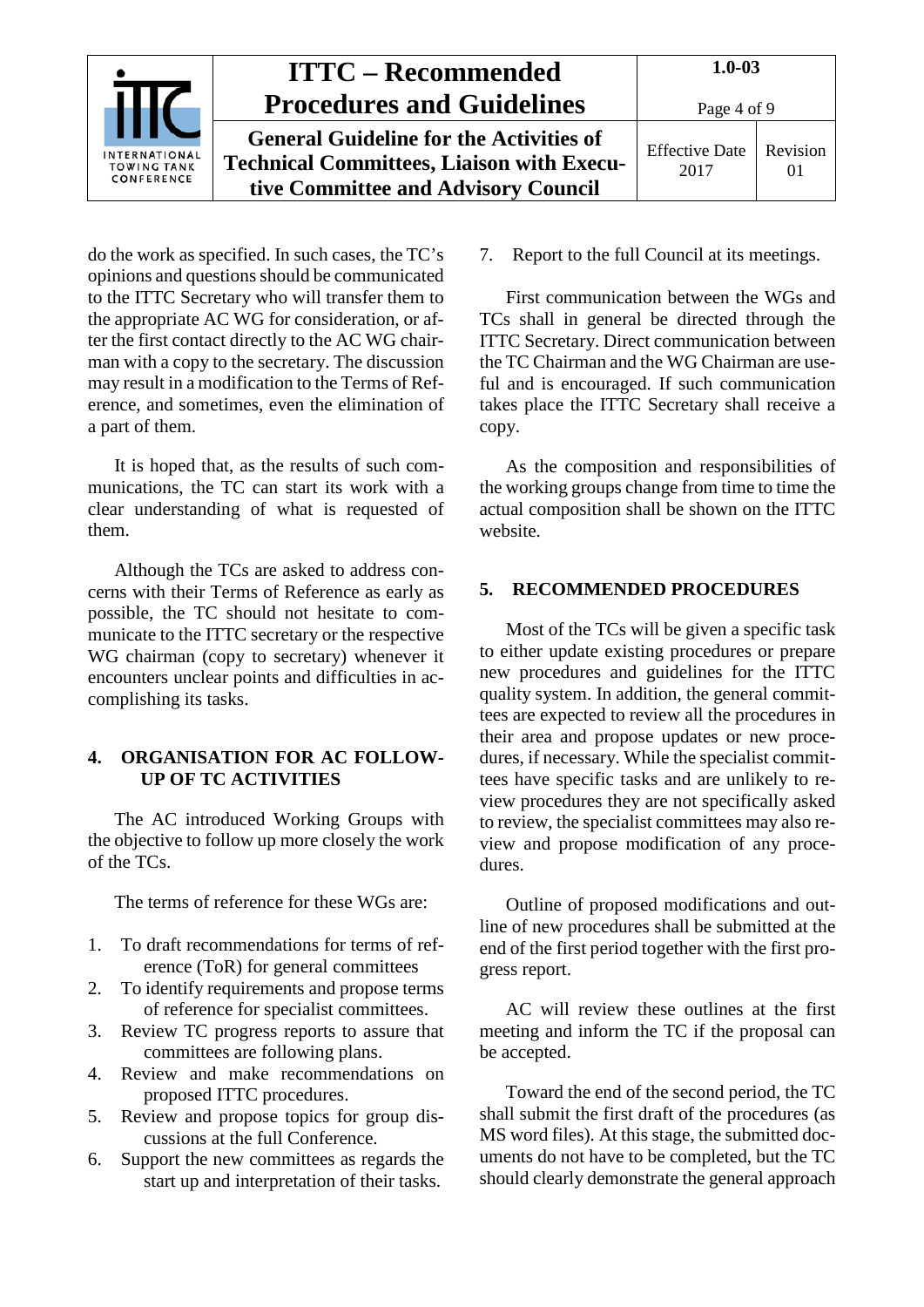|                                                          | <b>ITTC – Recommended</b>                        | $1.0 - 03$            |          |
|----------------------------------------------------------|--------------------------------------------------|-----------------------|----------|
|                                                          | <b>Procedures and Guidelines</b>                 | Page 5 of 9           |          |
|                                                          | <b>General Guideline for the Activities of</b>   | <b>Effective Date</b> | Revision |
| <b>INTERNATIONAL</b><br><b>TOWING TANK</b><br>CONFERENCE | <b>Technical Committees, Liaison with Execu-</b> | 2017                  | $\Omega$ |
|                                                          | tive Committee and Advisory Council              |                       |          |

to be adopted in a new procedure or how an existing procedure will be changed.

At the beginning of the third period the TC will receive AC's response to their first submissions. Then, the TC shall revise the drafts to address the comments from the AC. Toward the end of the third period, the TC shall submit these second drafts (again as MS word files) for review by the AC. The second drafts should be complete both in contents and format.

The format shall be according to ITTC Procedures (4.2.3-01-01, "Guide for the Preparation of ITTC Recommended Procedures" and 4.2.3- 01-03, "Work Instruction for Formatting ITTC Recommended Procedures"), including the correct use of symbols and terminology and clear definitions of parameters and expressions.

The procedures should in the opinion of the committee fully meet the requirements for publication. The evaluation of the procedure shall be made by the AC according to the criteria described in ITTC Procedure 4.2-03 "Document and Data Control, Review of ITTC Recommended Procedure by the Advisory Council".

In the submitted files of both the first and second drafts of revised procedures, the modified points and newly added parts should be clearly identified, e.g. by using the "track changes" function or in a separate note following the submission of the procedure.

At the beginning of the fourth period the TC will receive AC's response to their second submissions. Then, the TC shall prepare a final draft documents including changes requested by the AC. Within three weeks after getting AC's comments, the finalized results shall be submitted to the ITTC Secretary. He will pass them on to the Quality Systems Group for a final review of the format, symbols etc., and transformation into .pdf files.

#### <span id="page-4-0"></span>**6. CONTRIBUTIONS TO THE ITTC NEWS**

The Technical Committees are urged to publish information of general interest to the ITTC community in the ITTC News, which is issued six times during the three-year period. Contributions to the ITTC News shall be sent to the ITTC Secretary as follows:

| Deadline       | Publication date |
|----------------|------------------|
| Jan 15, year 1 | Jan 30, year 1   |
| May 30, year 1 | June 15, year 1  |
| Nov 30, year 2 | Dec 15, year 2   |
| May 30, year 2 | June 15 year 2   |
| Nov 30, year 3 | Dec 15, year 3   |
| May 30, year 3 | June 15, year 3  |

#### <span id="page-4-1"></span>**7. SUMMARY OF THE ACTIVITY IN FOUR PERIODS**

#### <span id="page-4-2"></span>**7.1 Technical Committee's Chairman**

TC Chairman is formally appointed by letter from the EC Chairman.

The chairman is responsible for organizing the Committee to do the work described in the ToR, and for meeting all requirements for final and progress reports.

#### <span id="page-4-3"></span>**7.2 The First Period**

The First Period starts immediately after the conference and ends in September/October of the following year.

#### <span id="page-4-4"></span>7.2.1 Summary

The key word of this period is "Getting started". The Terms of Reference given to the committee should be familiarised, at first by the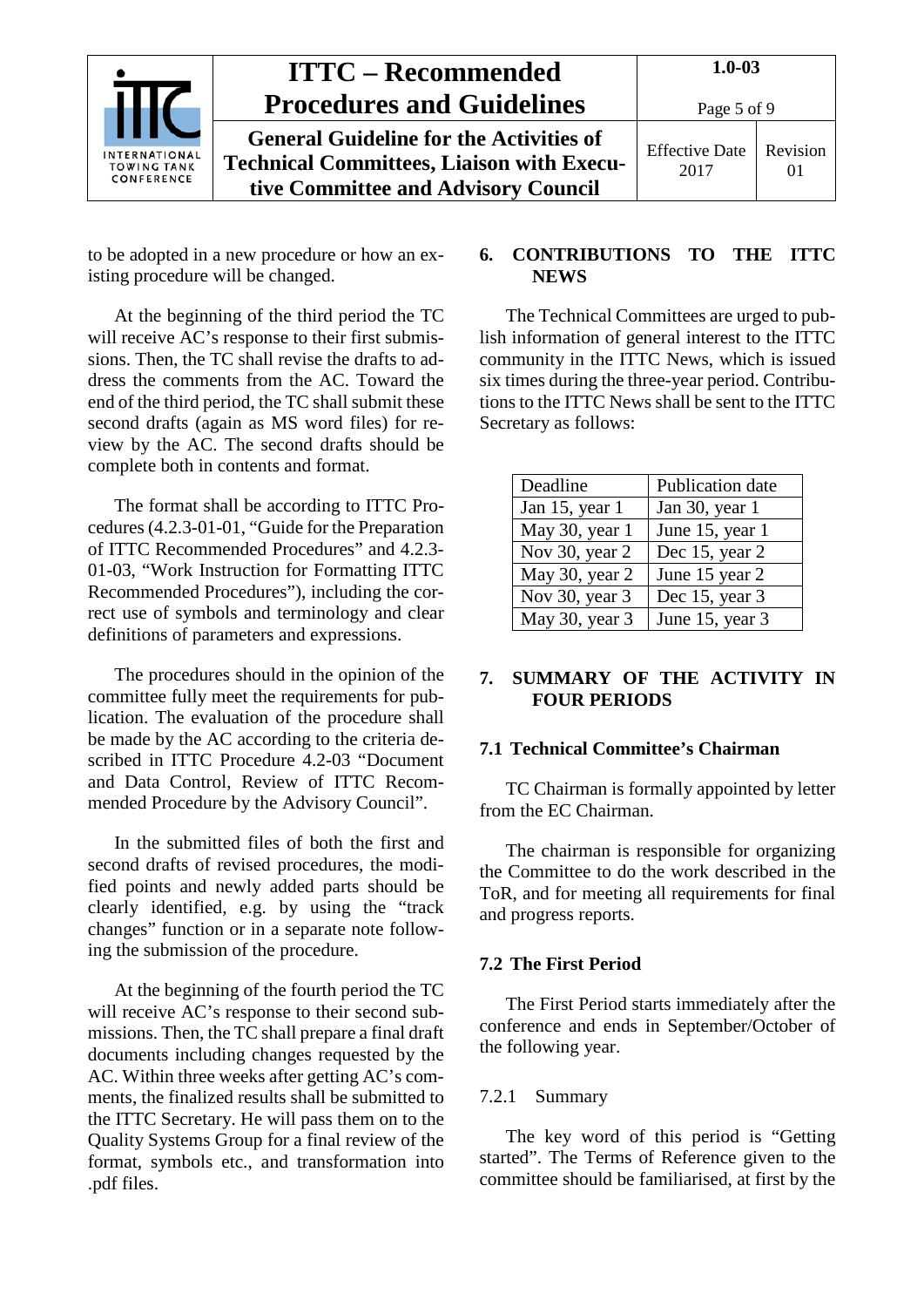|                                                          | <b>ITTC – Recommended</b>                                                                                                                 | $1.0 - 03$                    |                      |
|----------------------------------------------------------|-------------------------------------------------------------------------------------------------------------------------------------------|-------------------------------|----------------------|
|                                                          | <b>Procedures and Guidelines</b>                                                                                                          | Page 6 of 9                   |                      |
| <b>INTERNATIONAL</b><br><b>TOWING TANK</b><br>CONFERENCE | <b>General Guideline for the Activities of</b><br><b>Technical Committees, Liaison with Execu-</b><br>tive Committee and Advisory Council | <b>Effective Date</b><br>2017 | Revision<br>$\Omega$ |

appointed chairman, and next through the discussion among the TC members via e-mail and at the first committee meeting. If necessary, the TC chairman can ask clarifications and/or propose the modifications of the Terms of Reference.

At the first meeting of the TC, the scope of the committee work shall be discussed. After the meeting, actual technical work of the TC may be started. The status at the end of the period shall be explained by the progress report.

#### <span id="page-5-0"></span>7.2.2 Chairman's Leadership

Once appointed, the TC Chairman shall familiarise himself with the Terms of Reference given for the activities of his TC. If the TC Chairman finds the need for clarification and/or has proposals of modification to the ToR, these shall be communicated to the ITTC Secretary. who will pass these requests the appropriate AC WG for consideration. or directly the respective AC WG Chairman with a copy to the ITTC secretary.

As a result of these communications, some additional explanation and/or modifications may be made on the original Terms of Reference. Then, the TC chairman can set up the scope of the committee work and it should be distributed for the discussion at TC's first meeting.

#### <span id="page-5-1"></span>7.2.3 The TC Meeting

It is expected that the TC shall have an informal meeting immediately after the last general session of the Conference. As there are not necessarily sufficient members present, it is expected that the following matters, only, are addressed at this meeting: place and time of the first formal meeting, the selection of TC Secretary and the process of reviewing the ToR.

The TC is expected to hold its first meeting within a period of approximately 4 months after the Conference. At this meeting, TC Secretary is appointed, the Terms of Reference shall be discussed and planned work distributed among TC members.

The ITTC Secretary shall be informed of the selection of TC Secretary and if TC encounters any difficulties in accomplishing its work.

The TC may have another meeting toward the end of the period.

The maximum number of meetings, excluding the attendance at the conference and the brief meeting immediately after, is limited to four.

#### <span id="page-5-2"></span>7.2.4 Progress Reports

At the latest, 3 weeks prior to the first AC meeting, the TC Chairman shall submit a report on the progress of work in the TC. The contents of the Progress Report shall be as per the report template that will be provided in due time by the ITTC Secretary.

For the first progress report, it is very important to show that the committee has successfully started their works defined by the (revised, if necessary) Terms of Reference and report the status of the TC at the time.

For the general committees and some specialist committees, the progress report shall contain a list of the procedures relevant to the subject covered by the committee and any suggestion made by the committee to revise these procedures and/or guidelines. The progress report shall furthermore include a list of proposed new procedures together with an outline of the objective and contents of these.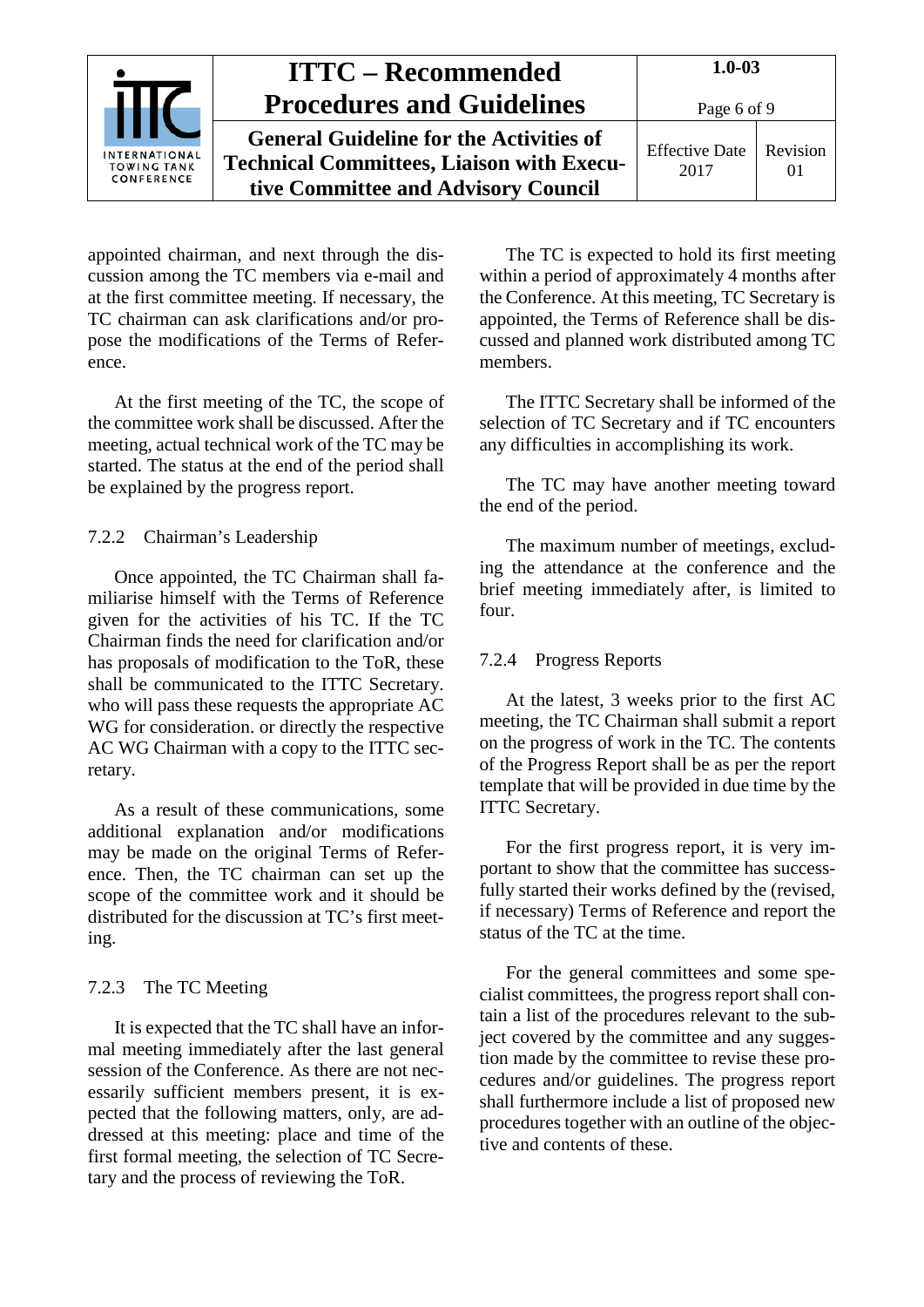|                                                          | <b>ITTC – Recommended</b>                        | $1.0 - 03$            |          |
|----------------------------------------------------------|--------------------------------------------------|-----------------------|----------|
|                                                          | <b>Procedures and Guidelines</b>                 | Page 7 of 9           |          |
|                                                          | <b>General Guideline for the Activities of</b>   | <b>Effective Date</b> | Revision |
| <b>INTERNATIONAL</b><br><b>TOWING TANK</b><br>CONFERENCE | <b>Technical Committees, Liaison with Execu-</b> | 2017                  | 01       |
|                                                          | tive Committee and Advisory Council              |                       |          |

The TC will receive the response from AC at the beginning of the next period.

#### <span id="page-6-0"></span>**7.3 The Second Period**

The Second Period is between the first and second AC meetings.

#### <span id="page-6-1"></span>7.3.1 Summary

The latter half of the first period and the whole of this period are for "the real progress of the TC activity". The TC may have one or two meetings according to its plan during this period. The works defined by the Terms of Reference and the preparations and the reviews of the requested Procedures and Guidelines shall be pursued.

#### <span id="page-6-2"></span>7.3.2 Progress Reports

At the latest, 3 weeks prior to the second AC meeting, the TC Chairman shall submit a report on the progress of work in the TC.

The TC will receive the response from AC at the beginning of the next period.

#### <span id="page-6-3"></span>7.3.3 Recommended Procedures

Toward the end of the period, the first draft of the Procedures and/or Guidelines being prepared and/or reviewed shall be sent to AC through the ITTC Secretary. The TC will receive the response from AC at the beginning of the next period.

#### <span id="page-6-4"></span>**7.4 The Third Period**

The Third Period is between the second and the third AC meetings.

#### <span id="page-6-5"></span>7.4.1 Summary

This period is to "begin the Finalisation of the TC activity". The TC may have its last meeting during this period or at the beginning of the fourth period, according to its plan. Works of the TC defined by the Terms of Reference should be completed, and the preparation of the Committee Report started. The report should be in the format required for the ITTC Proceedings (Procedure 4.2.3-01-02). The conference organiser will usually issue a report template which follows this procedure and may be provided with a special conference header.

#### <span id="page-6-6"></span>7.4.2 Progress Report

At the latest, 3 weeks prior to the second AC meeting, the TC Chairman shall submit a report on the progress of work in the TC.

The TC will receive the response from AC at the beginning of the next period.

#### <span id="page-6-7"></span>7.4.3 Recommended Procedures

At the beginning of the period the TC shall receive the results of the AC review of the first drafts of their procedures. Reflecting the comments by AC, the TC shall finalize them and the results shall be sent to the ITTC Secretary towards the end of the period.

#### <span id="page-6-8"></span>7.4.4 Proposals for Future Work

At least three weeks before the end of the period, Proposals for Future Work in the subject area covered by the committee shall be sent to the ITTC Secretary to include in the AC process for developing draft ToRs for the next ITTC.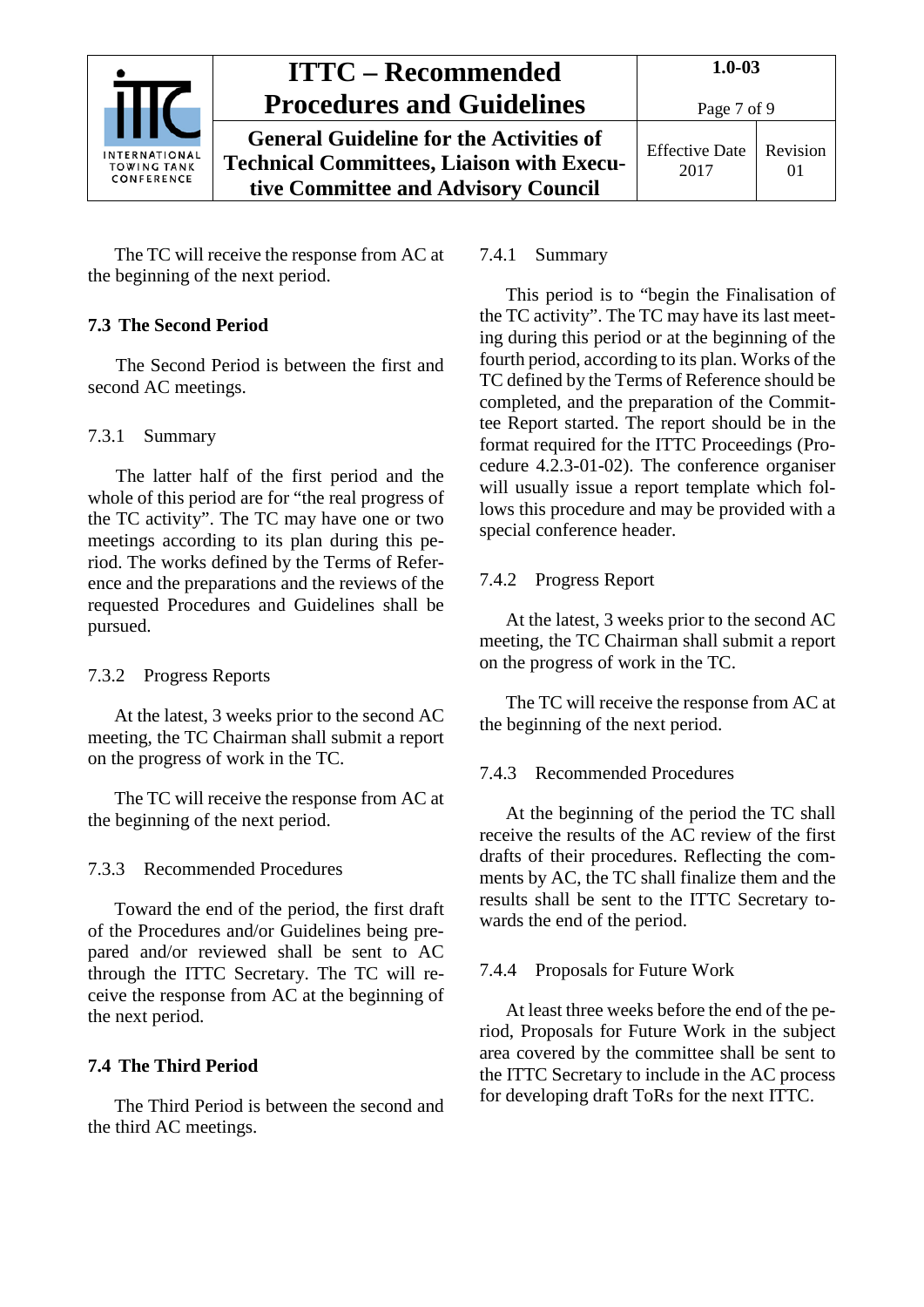|                                                          | <b>ITTC – Recommended</b>                        | $1.0 - 03$            |          |
|----------------------------------------------------------|--------------------------------------------------|-----------------------|----------|
|                                                          | <b>Procedures and Guidelines</b>                 | Page 8 of 9           |          |
|                                                          | <b>General Guideline for the Activities of</b>   | <b>Effective Date</b> | Revision |
| <b>INTERNATIONAL</b><br><b>TOWING TANK</b><br>CONFERENCE | <b>Technical Committees, Liaison with Execu-</b> | 2017                  |          |
|                                                          | tive Committee and Advisory Council              |                       |          |

#### <span id="page-7-0"></span>7.4.5 Conclusions and Recommendations

At least three weeks before the end of the period, the TC shall send the draft conclusions and recommendations of their report for review by AC. AC shall review the recommendations for compliance with the ITTC Rules and submit comments to the TC, if any. The conclusions and recommendations shall furthermore be considered by the AC in their definition of tasks for the next committees.

#### <span id="page-7-1"></span>**7.5 The Fourth Period**

The Fourth Period is from the third AC meeting to the conference.

#### <span id="page-7-2"></span>7.5.1 Summary

This period is for "the Finalisation of the TC activity and preparation of the presentation at the conference". The TC may have its last meeting at the beginning of this period, according to its plan.

The finalised Procedures or Guidelines and the Committee Report should be submitted at the early stage of this period. After that, the presentation of the committee report at the conference will be prepared.

#### <span id="page-7-3"></span>7.5.2 Recommended Procedures and Guidelines

After getting AC's comments, the TC shall finalise the Procedures and/or Guidelines by reflecting the comments. Within 3 weeks after getting AC's comments, the TC should submit the final Procedures and/or Guidelines to the ITTC Secretary.

#### <span id="page-7-4"></span>7.5.3 The Committee Report

After receiving the comments from AC at the beginning of the period, the TC has to finalise the Committee Report with the Recommendations reflecting AC's comments.

The Committee Report must be submitted to the conference organiser before the deadline specified on the conference website.

#### <span id="page-7-5"></span>7.5.4 Presentation at the Conference

After the final image of the TC report becomes clear, presentation of the TC report at the Conference shall be prepared.

The points which shall be kept in mind are;

- 1. Total time allocated for the presentation is usually 90 minutes for General Committees, 75 minutes for Specialist Committees. To keep enough time for discussions and to allocate time for introduction etc., it is requested to formulate the presentation around 45 minutes for General Committees, 35 minutes for Specialist Committees.
- 2. As a current practice, the presentation shall be prepared by Microsoft PowerPoint (or any of the compatible presentation software). When the EC give recommendations to use a common template or some concerning limitations in display ability, the TC shall do its best to follow them.
- 3. As the presentation file may include additional information to the Committee Report, the TC is requested to submit a summary version of the presentation file for the publication on the CD containing Vol. III of the Proceedings.